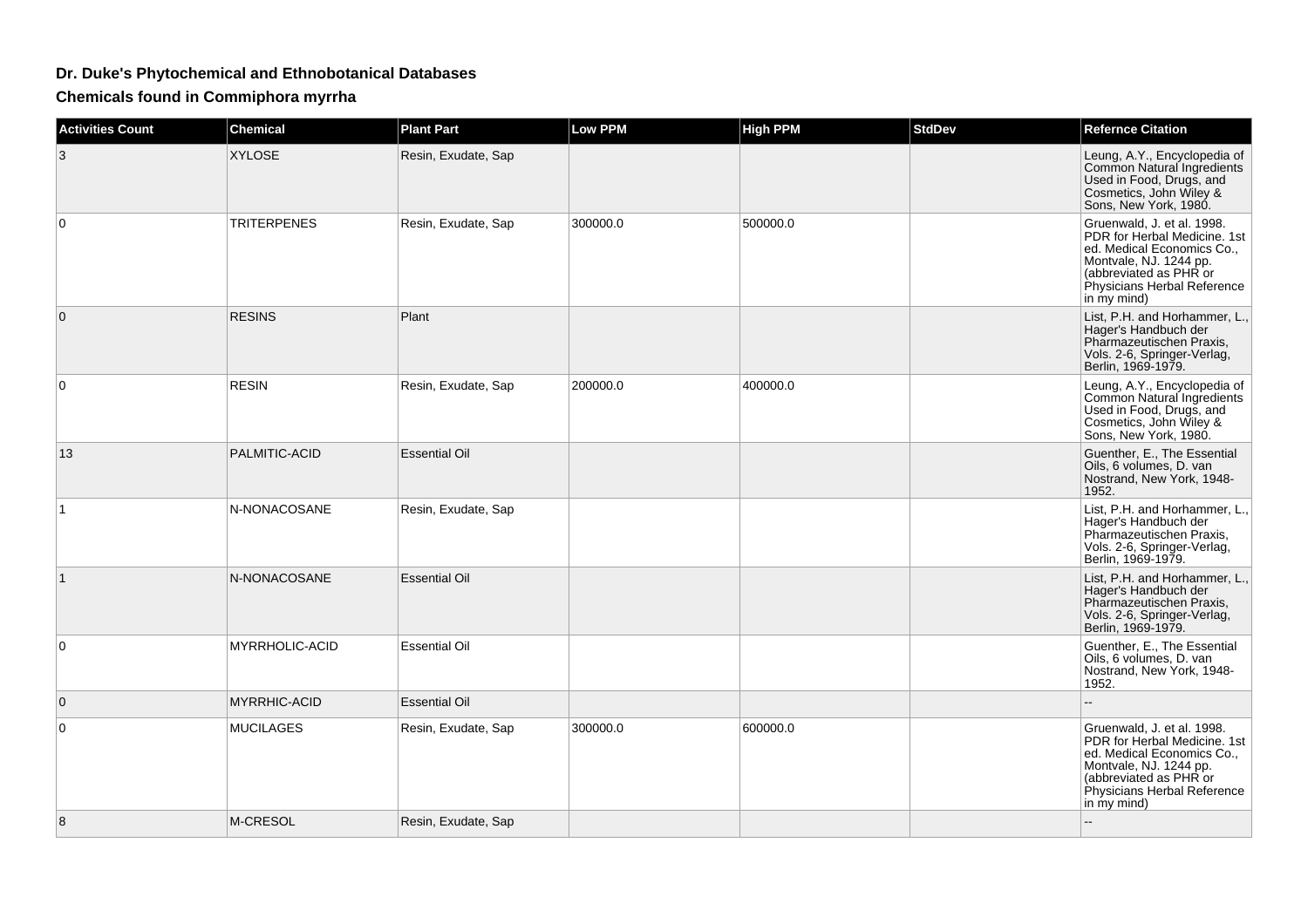| <b>Activities Count</b> | <b>Chemical</b>                         | <b>Plant Part</b>    | <b>Low PPM</b> | <b>High PPM</b> | <b>StdDev</b> | <b>Refernce Citation</b>                                                                                                                                                                                              |
|-------------------------|-----------------------------------------|----------------------|----------------|-----------------|---------------|-----------------------------------------------------------------------------------------------------------------------------------------------------------------------------------------------------------------------|
| $\overline{0}$          | <b>LINDESTRENE</b>                      | <b>Essential Oil</b> |                |                 |               | Williamson, E. M. and Evans.<br>F. J., Potter's New<br>Cyclopaedia of Botanical<br>Drugs and Preparations,<br>Revised Ed., Saffron Walden,<br>the C. W. Daniel Co., Ltd.,<br>Essex UK, 362 pp, 1988,<br>reprint 1989. |
| 60                      | <b>LIMONENE</b>                         | Resin, Exudate, Sap  |                |                 |               |                                                                                                                                                                                                                       |
| $\overline{0}$          | ISOFURANOGERMACRENE Resin, Exudate, Sap |                      |                |                 |               | Gruenwald, J. et al. 1998.<br>PDR for Herbal Medicine. 1st<br>ed. Medical Economics Co.,<br>Montvale, NJ. 1244 pp.<br>(abbreviated as PHR or<br>Physicians Herbal Reference<br>in my mind)                            |
| $\overline{0}$          | <b>HEERABORESENE</b>                    | <b>Essential Oil</b> |                |                 |               | List, P.H. and Horhammer, L.,<br>Hager's Handbuch der<br>Pharmazeutischen Praxis,<br>Vols. 2-6, Springer-Verlag,<br>Berlin, 1969-1979.                                                                                |
| $\overline{0}$          | <b>HEERABORESENE</b>                    | Resin, Exudate, Sap  |                |                 |               | Leung, A.Y., Encyclopedia of<br>Common Natural Ingredients<br>Used in Food, Drugs, and<br>Cosmetics, John Wiley &<br>Sons, New York, 1980.                                                                            |
| $\overline{0}$          | <b>HEERABOLENE</b>                      | Resin, Exudate, Sap  |                |                 |               |                                                                                                                                                                                                                       |
| $\overline{0}$          | <b>GUM</b>                              | Resin, Exudate, Sap  |                | 600000.0        |               | Leung, A.Y., Encyclopedia of<br>Common Natural Ingredients<br>Used in Food. Drugs. and<br>Cosmetics, John Wiley &<br>Sons, New York, 1980.                                                                            |
| $\overline{2}$          | <b>GAMMA-BISABOLENE</b>                 | Resin, Exudate, Sap  |                |                 |               | <b>Chemical Constituents of</b><br>Oriental Herbs (3 diff. books)                                                                                                                                                     |
| $\overline{0}$          | GAMA-COMMIPHORIC-<br><b>ACID</b>        | <b>Essential Oil</b> |                |                 |               | List, P.H. and Horhammer, L.,<br>Hager's Handbuch der<br>Pharmazeutischen Praxis,<br>Vols. 2-6, Springer-Verlag,<br>Berlin, 1969-1979.                                                                                |
| $\overline{0}$          | GAMA-COMMIPHORIC-<br><b>ACID</b>        | Resin, Exudate, Sap  |                |                 |               | Leung, A.Y., Encyclopedia of<br>Common Natural Ingredients<br>Used in Food, Drugs, and<br>Cosmetics, John Wiley &<br>Sons, New York, 1980.                                                                            |
| $\vert$ 1               | <b>GALACTOSE</b>                        | Plant                |                |                 |               | List, P.H. and Horhammer, L.,<br>Hager's Handbuch der<br>Pharmazeutischen Praxis,<br>Vols. 2-6, Springer-Verlag,<br>Berlin, 1969-1979.                                                                                |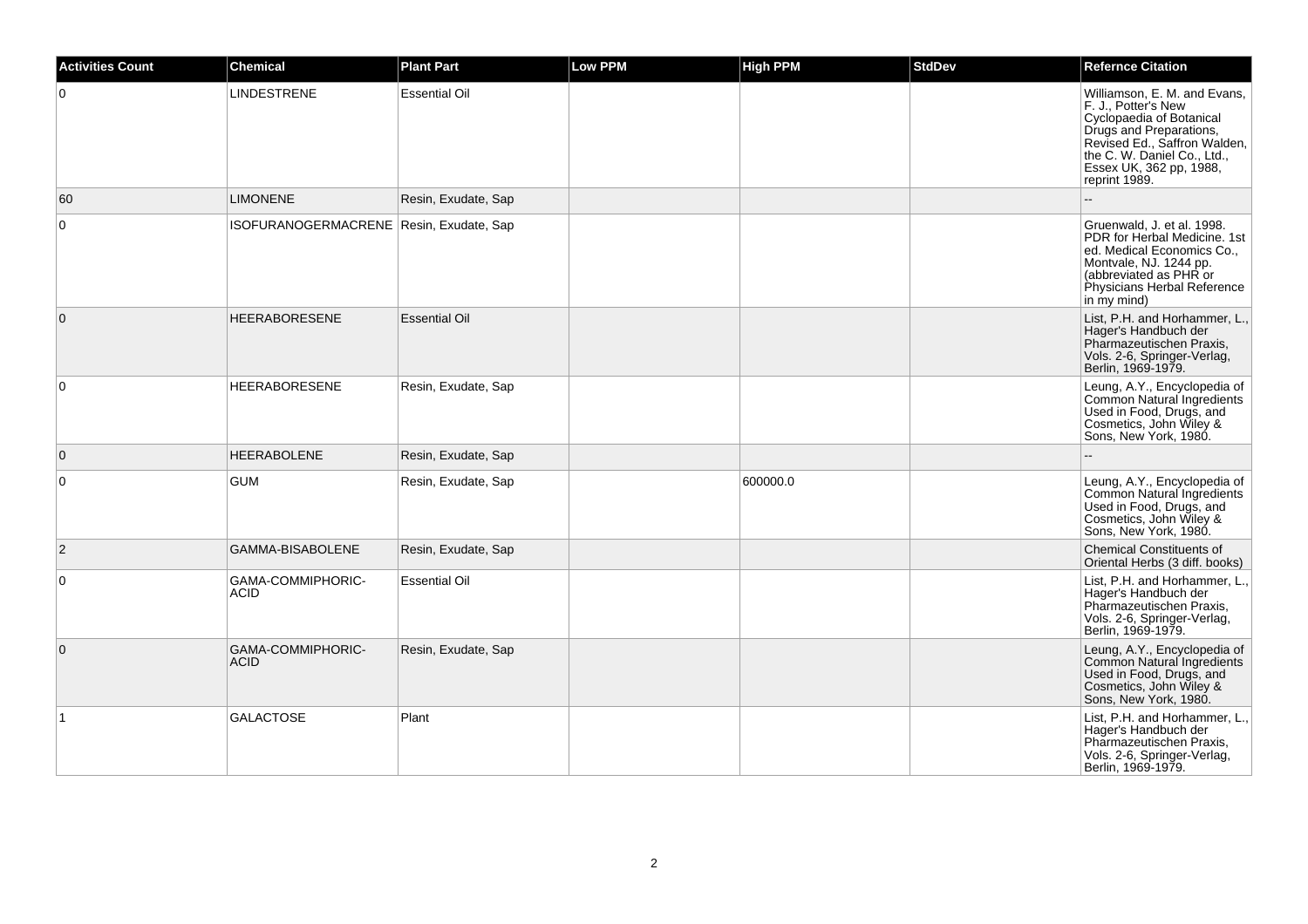| <b>Activities Count</b> | <b>Chemical</b>      | <b>Plant Part</b>    | <b>Low PPM</b> | <b>High PPM</b> | <b>StdDev</b>       | <b>Refernce Citation</b>                                                                                                                                                                                              |
|-------------------------|----------------------|----------------------|----------------|-----------------|---------------------|-----------------------------------------------------------------------------------------------------------------------------------------------------------------------------------------------------------------------|
|                         | <b>GALACTOSE</b>     | Resin, Exudate, Sap  |                |                 |                     | Leung, A.Y., Encyclopedia of<br>Common Natural Ingredients<br>Used in Food, Drugs, and<br>Cosmetics, John Wiley &<br>Sons, New York, 1980.                                                                            |
| $\overline{0}$          | <b>FURANODIENONE</b> | <b>Essential Oil</b> |                |                 |                     | Williamson, E. M. and Evans,<br>F. J., Potter's New<br>Cyclopaedia of Botanical<br>Drugs and Preparations,<br>Revised Ed., Saffron Walden,<br>the C. W. Daniel Co., Ltd.,<br>Essex UK, 362 pp, 1988,<br>reprint 1989. |
| $\overline{0}$          | <b>FURANODIENE</b>   | <b>Essential Oil</b> |                |                 |                     | Williamson, E. M. and Evans,<br>F. J., Potter's New<br>Cyclopaedia of Botanical<br>Drugs and Preparations,<br>Revised Ed., Saffron Walden,<br>the C. W. Daniel Co., Ltd.,<br>Essex UK, 362 pp, 1988,<br>reprint 1989. |
| 0                       | FURANODESMA-1,3-DIEN | Resin, Exudate, Sap  |                |                 |                     | Gruenwald, J. et al. 1998.<br>PDR for Herbal Medicine. 1st<br>ed. Medical Economics Co.,<br>Montvale, NJ. 1244 pp.<br>(abbreviated as PHR or<br>Physicians Herbal Reference<br>in my mind)                            |
| 13                      | <b>FORMIC-ACID</b>   | Resin, Exudate, Sap  |                |                 |                     | Guenther, E., The Essential<br>Oils, 6 volumes, D. van<br>Nostrand, New York, 1948-<br>1952.                                                                                                                          |
| 76                      | <b>EUGENOL</b>       | Resin, Exudate, Sap  |                |                 |                     | Leung, A.Y., Encyclopedia of<br><b>Common Natural Ingredients</b><br>Used in Food, Drugs, and<br>Cosmetics, John Wiley &<br>Sons, New York, 1980.                                                                     |
| 76                      | <b>EUGENOL</b>       | <b>Essential Oil</b> |                | 2300.0          | -0.7044431236377617 | Guenther, E., The Essential<br>Oils, 6 volumes, D. van<br>Nostrand, New York, 1948-<br>1952.                                                                                                                          |
| $\overline{0}$          | <b>EO</b>            | Resin, Exudate, Sap  | 15000.0        | 170000.0        | 0.28683450001654326 | $\overline{a}$                                                                                                                                                                                                        |
| $\overline{2}$          | <b>ELEMOL</b>        | <b>Essential Oil</b> |                |                 |                     | Williamson, E. M. and Evans,<br>F. J., Potter's New<br>Cyclopaedia of Botanical<br>Drugs and Preparations,<br>Revised Ed., Saffron Walden,<br>the C. W. Daniel Co., Ltd.,<br>Essex UK, 362 pp, 1988,<br>reprint 1989. |
| $\overline{7}$          | <b>DIPENTENE</b>     | Resin, Exudate, Sap  |                |                 |                     |                                                                                                                                                                                                                       |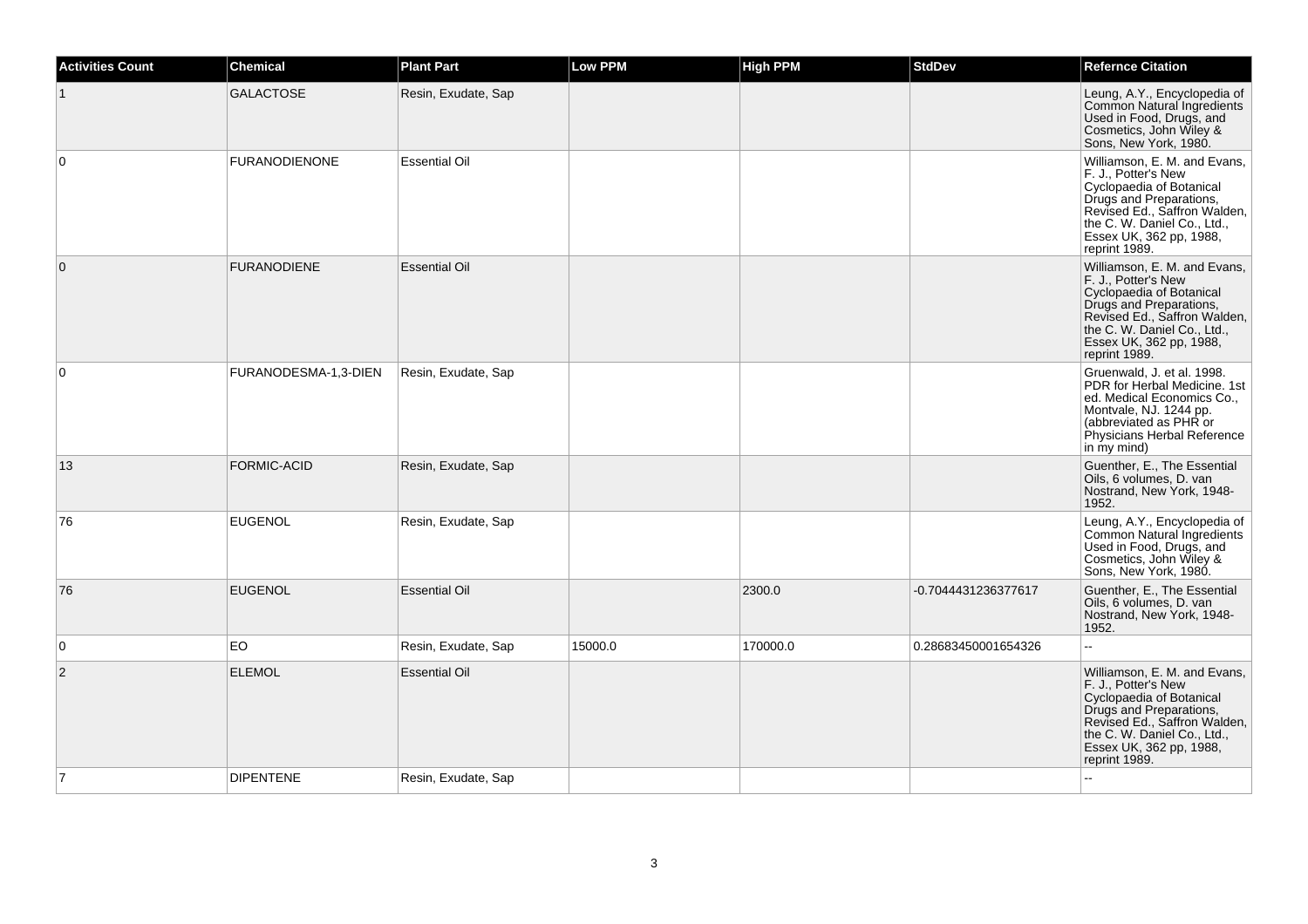| <b>Activities Count</b> | <b>Chemical</b>      | <b>Plant Part</b>    | Low PPM | <b>High PPM</b> | <b>StdDev</b> | <b>Refernce Citation</b>                                                                                                                                                                                              |
|-------------------------|----------------------|----------------------|---------|-----------------|---------------|-----------------------------------------------------------------------------------------------------------------------------------------------------------------------------------------------------------------------|
| 0                       | DELTA-ELEMENE        | Resin, Exudate, Sap  |         |                 |               | Gruenwald, J. et al. 1998.<br>PDR for Herbal Medicine. 1st<br>ed. Medical Economics Co.,<br>Montvale, NJ. 1244 pp.<br>(abbreviated as PHR or<br>Physicians Herbal Reference<br>in my mind)                            |
| $\mathbf 0$             | <b>CURZERENONE</b>   | <b>Essential Oil</b> |         |                 |               | Williamson, E. M. and Evans,<br>F. J., Potter's New<br>Cyclopaedia of Botanical<br>Drugs and Preparations,<br>Revised Ed., Saffron Walden,<br>the C. W. Daniel Co., Ltd.,<br>Essex UK, 362 pp, 1988,<br>reprint 1989. |
| $\mathbf{0}$            | <b>CURZERENE</b>     | Resin, Exudate, Sap  |         |                 |               | Gruenwald, J. et al. 1998.<br>PDR for Herbal Medicine. 1st<br>ed. Medical Economics Co.,<br>Montvale, NJ. 1244 pp.<br>(abbreviated as PHR or<br>Physicians Herbal Reference<br>in my mind)                            |
| $\Omega$                | <b>CURZENENONE</b>   | Resin, Exudate, Sap  |         |                 |               | Gruenwald, J. et al. 1998.<br>PDR for Herbal Medicine. 1st<br>ed. Medical Economics Co.,<br>Montvale, NJ. 1244 pp.<br>(abbreviated as PHR or<br>Physicians Herbal Reference<br>in my mind)                            |
| 10                      | <b>CUMINALDEHYDE</b> | <b>Essential Oil</b> |         |                 |               |                                                                                                                                                                                                                       |
| 10                      | <b>CUMINALDEHYDE</b> | Resin, Exudate, Sap  |         |                 |               | Leung, A.Y., Encyclopedia of<br>Common Natural Ingredients<br>Used in Food, Drugs, and<br>Cosmetics, John Wiley &<br>Sons, New York, 1980.                                                                            |
| $\mathbf 0$             | <b>CUMIC-ALCOHOL</b> | Resin, Exudate, Sap  |         |                 |               | Leung, A.Y., Encyclopedia of<br>Common Natural Ingredients<br>Used in Food, Drugs, and<br>Cosmetics, John Wiley &<br>Sons, New York, 1980.                                                                            |
| $\Omega$                | COMMIPHORINIC-ACID   | <b>Essential Oil</b> |         |                 |               | List, P.H. and Horhammer, L.,<br>Hager's Handbuch der<br>Pharmazeutischen Praxis,<br>Vols. 2-6, Springer-Verlag,<br>Berlin, 1969-1979.                                                                                |
| $\mathbf 0$             | COMMIPHORINIC-ACID   | Resin, Exudate, Sap  |         |                 |               | Leung, A.Y., Encyclopedia of<br>Common Natural Ingredients<br>Used in Food, Drugs, and<br>Cosmetics, John Wiley &<br>Sons, New York, 1980.                                                                            |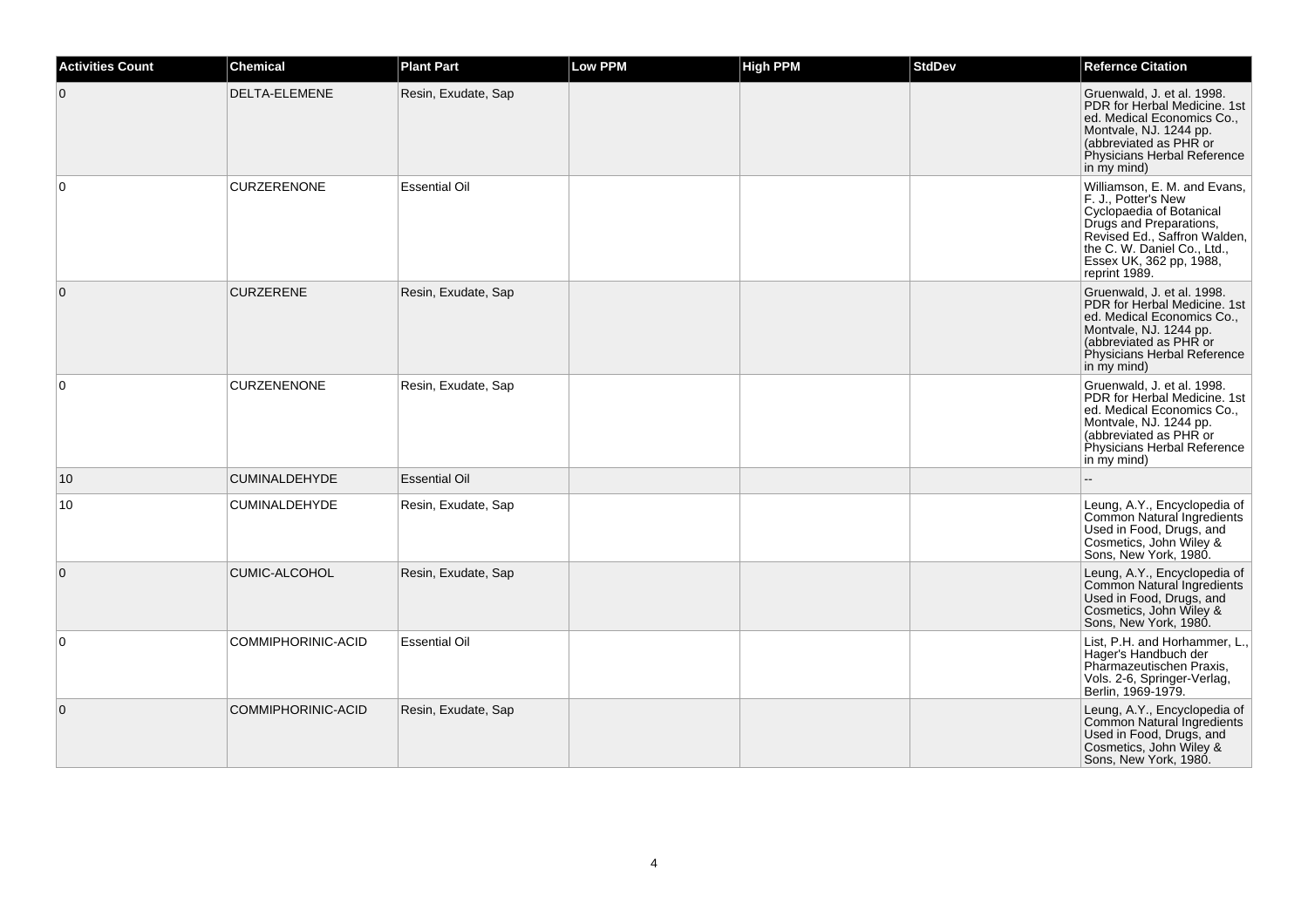| <b>Activities Count</b> | <b>Chemical</b>                           | <b>Plant Part</b>    | <b>Low PPM</b> | <b>High PPM</b> | <b>StdDev</b> | <b>Refernce Citation</b>                                                                                                                                                                   |
|-------------------------|-------------------------------------------|----------------------|----------------|-----------------|---------------|--------------------------------------------------------------------------------------------------------------------------------------------------------------------------------------------|
| $\Omega$                | <b>COMMIFERIN</b>                         | Resin, Exudate, Sap  |                |                 |               | Leung, A.Y., Encyclopedia of<br>Common Natural Ingredients<br>Used in Food, Drugs, and<br>Cosmetics, John Wiley &<br>Sons, New York, 1980.                                                 |
| 60                      | <b>CINNAMALDEHYDE</b>                     | <b>Essential Oil</b> |                |                 |               |                                                                                                                                                                                            |
| 60                      | CINNAMALDEHYDE                            | Resin, Exudate, Sap  |                |                 |               | Leung, A.Y., Encyclopedia of<br>Common Natural Ingredients<br>Used in Food, Drugs, and<br>Cosmetics, John Wiley &<br>Sons, New York, 1980.                                                 |
| $\vert$ 1               | <b>CHOLESTEROL</b>                        | Resin, Exudate, Sap  |                |                 |               | Leung, A.Y., Encyclopedia of<br>Common Natural Ingredients<br>Used in Food, Drugs, and<br>Cosmetics, John Wiley &<br>Sons, New York, 1980.                                                 |
| $\overline{2}$          | <b>CAMPESTEROL</b>                        | Resin, Exudate, Sap  |                |                 |               | Leung, A.Y., Encyclopedia of<br>Common Natural Ingredients<br>Used in Food, Drugs, and<br>Cosmetics, John Wiley &<br>Sons, New York, 1980.                                                 |
| $\overline{4}$          | <b>CADINENE</b>                           | Resin, Exudate, Sap  |                |                 |               |                                                                                                                                                                                            |
| 47                      | BETA-SITOSTEROL                           | Resin, Exudate, Sap  |                |                 |               | Leung, A.Y., Encyclopedia of<br>Common Natural Ingredients<br>Used in Food, Drugs, and<br>Cosmetics, John Wiley &<br>Sons, New York, 1980.                                                 |
| $\mathbf 0$             | BETA-<br>HEERABOMYRRHOLIC-<br><b>ACID</b> | <b>Essential Oil</b> |                |                 |               | List, P.H. and Horhammer, L.,<br>Hager's Handbuch der<br>Pharmazeutischen Praxis.<br>Vols. 2-6, Springer-Verlag,<br>Berlin, 1969-1979.                                                     |
| 0                       | BETA-HEERABOMYRRHOL   Essential Oil       |                      |                |                 |               | List, P.H. and Horhammer, L.,<br>Hager's Handbuch der<br>Pharmazeutischen Praxis,<br>Vols. 2-6, Springer-Verlag,<br>Berlin, 1969-1979.                                                     |
| $\mathbf{0}$            | BETA-HEERABOMYRRHOL                       | Resin, Exudate, Sap  |                |                 |               | Leung, A.Y., Encyclopedia of<br>Common Natural Ingredients<br>Used in Food, Drugs, and<br>Cosmetics, John Wiley &<br>Sons, New York, 1980.                                                 |
| 13                      | BETA-EUDESMOL                             | Resin, Exudate, Sap  |                |                 |               | Gruenwald, J. et al. 1998.<br>PDR for Herbal Medicine. 1st<br>ed. Medical Economics Co.,<br>Montvale, NJ. 1244 pp.<br>(abbreviated as PHR or<br>Physicians Herbal Reference<br>in my mind) |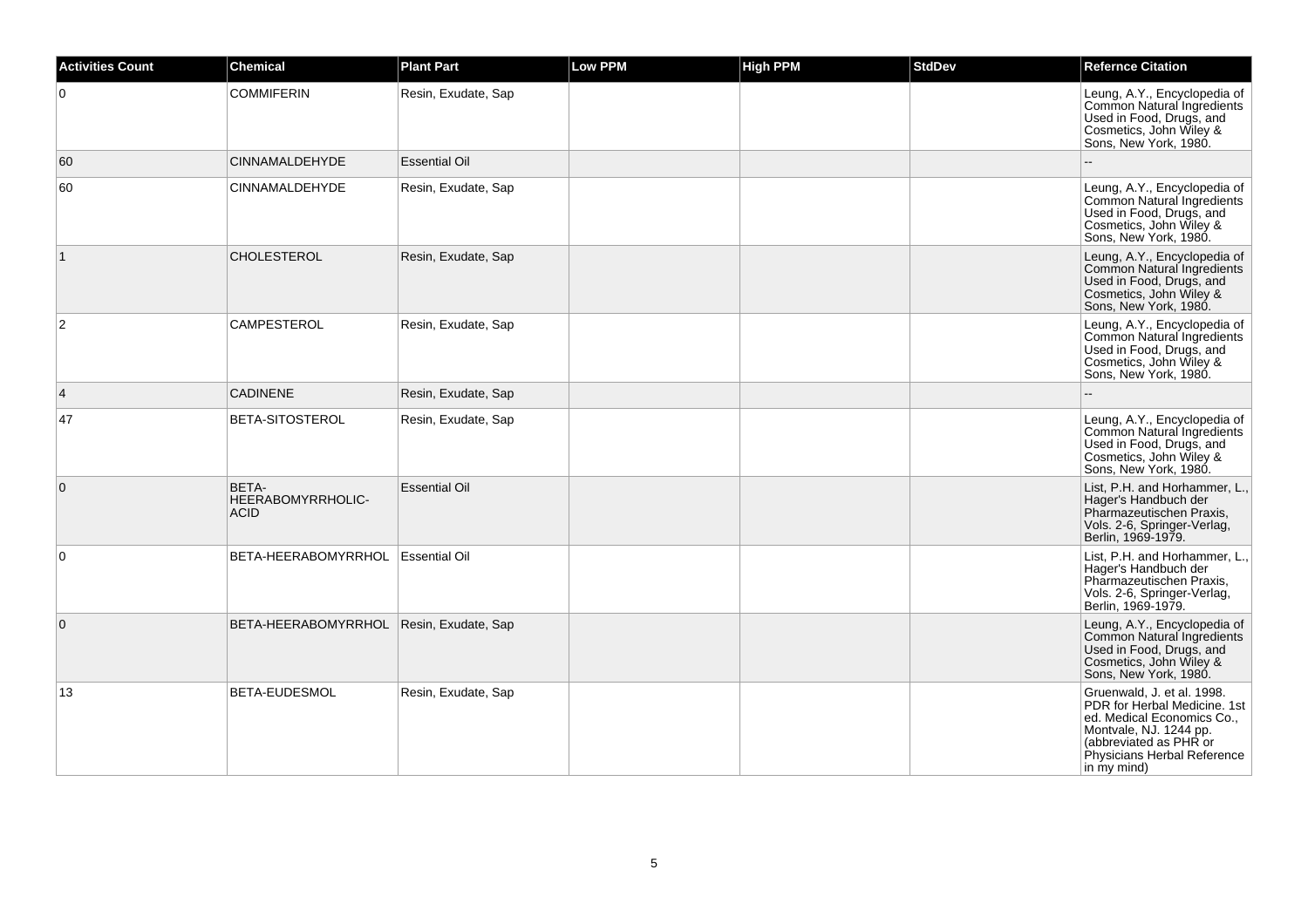| <b>Activities Count</b> | <b>Chemical</b>                            | <b>Plant Part</b>    | <b>Low PPM</b> | <b>High PPM</b> | <b>StdDev</b> | <b>Refernce Citation</b>                                                                                                                                                                   |
|-------------------------|--------------------------------------------|----------------------|----------------|-----------------|---------------|--------------------------------------------------------------------------------------------------------------------------------------------------------------------------------------------|
| $\mathbf{0}$            | BETA-COMMIPHORIC-ACID Resin, Exudate, Sap  |                      |                |                 |               | Leung, A.Y., Encyclopedia of<br>Common Natural Ingredients<br>Used in Food, Drugs, and<br>Cosmetics, John Wiley &<br>Sons, New York, 1980.                                                 |
| 0                       | BETA-COMMIPHORIC-ACID   Essential Oil      |                      |                |                 |               | List, P.H. and Horhammer, L.,<br>Hager's Handbuch der<br>Pharmazeutischen Praxis,<br>Vols. 2-6, Springer-Verlag,<br>Berlin, 1969-1979.                                                     |
| $\mathbf{0}$            | <b>ARABINOSE</b>                           | Resin, Exudate, Sap  |                |                 |               | Leung, A.Y., Encyclopedia of<br>Common Natural Ingredients<br>Used in Food, Drugs, and<br>Cosmetics, John Wiley &<br>Sons, New York, 1980.                                                 |
| $\Omega$                | <b>ARABINOSE</b>                           | Plant                |                |                 |               | List, P.H. and Horhammer, L.,<br>Hager's Handbuch der<br>Pharmazeutischen Praxis,<br>Vols. 2-6, Springer-Verlag,<br>Berlin, 1969-1979.                                                     |
| 28                      | ALPHA-PINENE                               | Resin, Exudate, Sap  |                |                 |               | Guenther, E., The Essential<br>Oils, 6 volumes, D. van<br>Nostrand, New York, 1948-<br>1952.                                                                                               |
| $\mathbf 0$             | ALPHA-<br>HEERABOMYRRHOLIC-<br><b>ACID</b> | <b>Essential Oil</b> |                |                 |               | List, P.H. and Horhammer, L.,<br>Hager's Handbuch der<br>Pharmazeutischen Praxis,<br>Vols. 2-6, Springer-Verlag,<br>Berlin, 1969-1979.                                                     |
| $\mathbf{0}$            | ALPHA-<br><b>HEERABOMYRRHOL</b>            | <b>Essential Oil</b> |                |                 |               | List, P.H. and Horhammer, L.,<br>Hager's Handbuch der<br>Pharmazeutischen Praxis,<br>Vols. 2-6, Springer-Verlag,<br>Berlin, 1969-1979.                                                     |
| 0                       | ALPHA-<br><b>HEERABOMYRRHOL</b>            | Resin, Exudate, Sap  |                |                 |               | Leung, A.Y., Encyclopedia of<br>Common Natural Ingredients<br>Used in Food, Drugs, and<br>Cosmetics, John Wiley &<br>Sons, New York, 1980.                                                 |
| $\mathbf{0}$            | ALPHA-COPAENE                              | Resin, Exudate, Sap  |                |                 |               | Gruenwald, J. et al. 1998.<br>PDR for Herbal Medicine. 1st<br>ed. Medical Economics Co.,<br>Montvale, NJ. 1244 pp.<br>(abbreviated as PHR or<br>Physicians Herbal Reference<br>in my mind) |
| $\mathbf 0$             | ALPHA-COMMIPHORIC-<br><b>ACID</b>          | <b>Essential Oil</b> |                |                 |               | List, P.H. and Horhammer, L.,<br>Hager's Handbuch der<br>Pharmazeutischen Praxis,<br>Vols. 2-6, Springer-Verlag,<br>Berlin, 1969-1979.                                                     |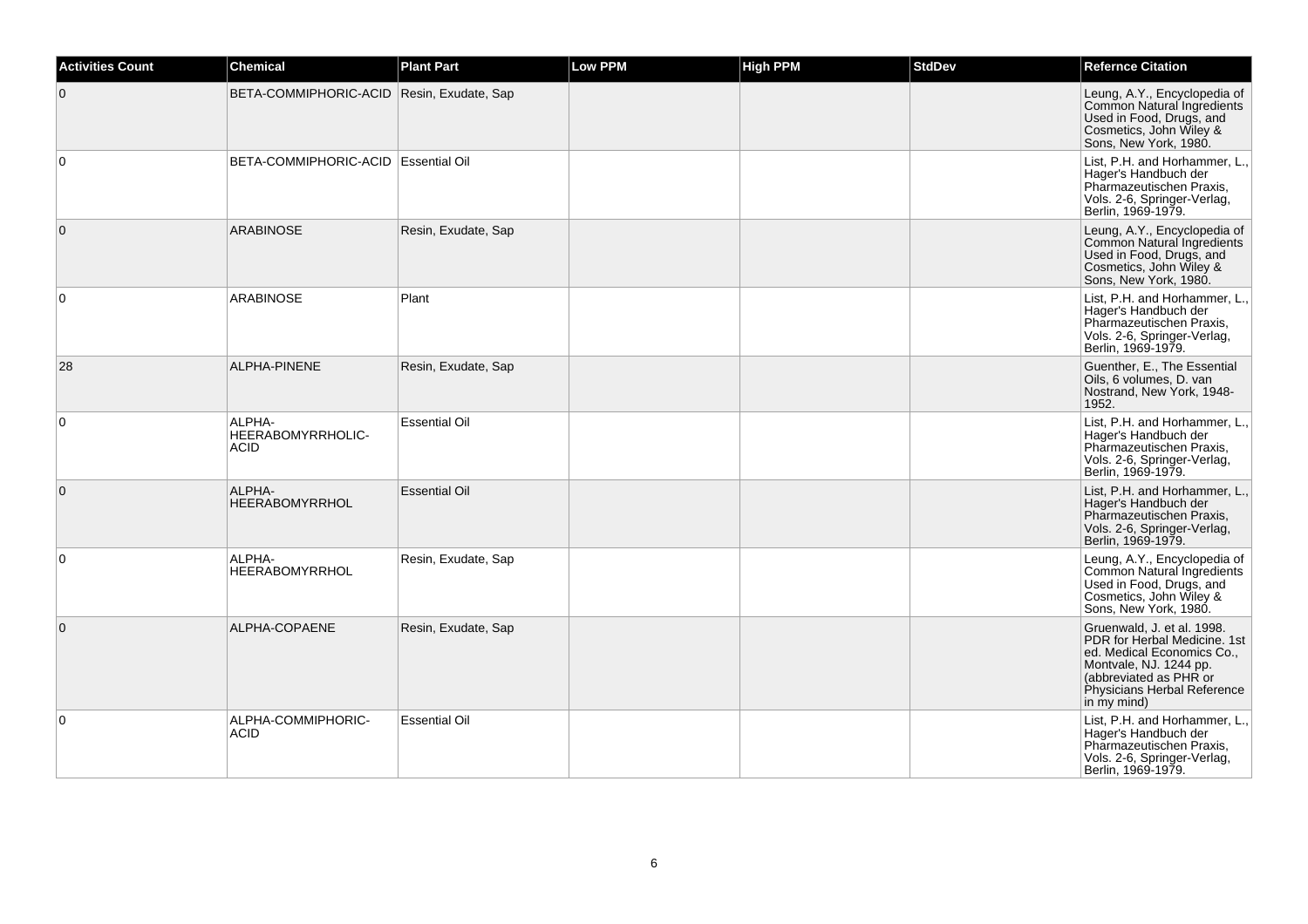| <b>Activities Count</b> | Chemical                              | <b>Plant Part</b>   | Low PPM | <b>High PPM</b> | <b>StdDev</b> | <b>Refernce Citation</b>                                                                                                                                                                   |
|-------------------------|---------------------------------------|---------------------|---------|-----------------|---------------|--------------------------------------------------------------------------------------------------------------------------------------------------------------------------------------------|
| $\overline{0}$          | ALPHA-COMMIPHORIC-<br><b>ACID</b>     | Resin, Exudate, Sap |         |                 |               | Leung, A.Y., Encyclopedia of<br>Common Natural Ingredients<br>Used in Food, Drugs, and<br>Cosmetics, John Wiley &<br>Sons, New York, 1980.                                                 |
| $\overline{0}$          | ALPHA-BISABOLENE                      | Resin, Exudate, Sap |         |                 |               | <b>Chemical Constituents of</b><br>Oriental Herbs (3 diff. books)                                                                                                                          |
| $\overline{0}$          | ALPHA-AMYRONE                         | Resin, Exudate, Sap |         |                 |               | Leung, A.Y., Encyclopedia of<br>Common Natural Ingredients<br>Used in Food, Drugs, and<br>Cosmetics, John Wiley &<br>Sons, New York, 1980.                                                 |
| $\overline{0}$          | ALPHA-AMYRENONE                       | Resin, Exudate, Sap |         |                 |               | Gruenwald, J. et al. 1998.<br>PDR for Herbal Medicine, 1st<br>ed. Medical Economics Co<br>Montvale, NJ. 1244 pp.<br>(abbreviated as PHR or<br>Physicians Herbal Reference<br>in my mind)   |
| 16                      | <b>ACETIC-ACID</b>                    | Resin, Exudate, Sap |         |                 |               |                                                                                                                                                                                            |
| $\overline{0}$          | 5-ACETOXY-2-METHOXY-<br>4,5-DIENONE   | Resin, Exudate, Sap |         |                 |               | Gruenwald, J. et al. 1998.<br>PDR for Herbal Medicine. 1st<br>ed. Medical Economics Co.,<br>Montvale, NJ. 1244 pp.<br>(abbreviated as PHR or<br>Physicians Herbal Reference<br>in my mind) |
| $\overline{0}$          | 4-O-METHYL-<br><b>GLUCURONIC-ACID</b> | Resin, Exudate, Sap |         |                 |               | Leung, A.Y., Encyclopedia of<br>Common Natural Ingredients<br>Used in Food, Drugs, and<br>Cosmetics, John Wiley &<br>Sons, New York, 1980.                                                 |
| $\overline{0}$          | 4-O-METHYL-<br>GLUCURONIC-ACID        | Plant               |         |                 |               | List, P.H. and Horhammer, L.,<br>Hager's Handbuch der<br>Pharmazeutischen Praxis,<br>Vols. 2-6, Springer-Verlag,<br>Berlin, 1969-1979.                                                     |
| $\overline{0}$          | 3-EPI-ALPHA-AMYRIN                    | Plant               |         |                 |               |                                                                                                                                                                                            |
| $\overline{0}$          | 3-EPI-ALPHA-AMYRIN                    | Resin, Exudate, Sap |         |                 |               | Gruenwald, J. et al. 1998.<br>PDR for Herbal Medicine. 1st<br>ed. Medical Economics Co.,<br>Montvale, NJ. 1244 pp.<br>(abbreviated as PHR or<br>Physicians Herbal Reference<br>in my mind) |
| $\overline{0}$          | 2-METHOXY-<br>FURANOGUAIA-9-ENE       | Resin, Exudate, Sap |         |                 |               | Gruenwald, J. et al. 1998.<br>PDR for Herbal Medicine. 1st<br>ed. Medical Economics Co.,<br>Montvale, NJ. 1244 pp.<br>(abbreviated as PHR or<br>Physicians Herbal Reference<br>in my mind) |